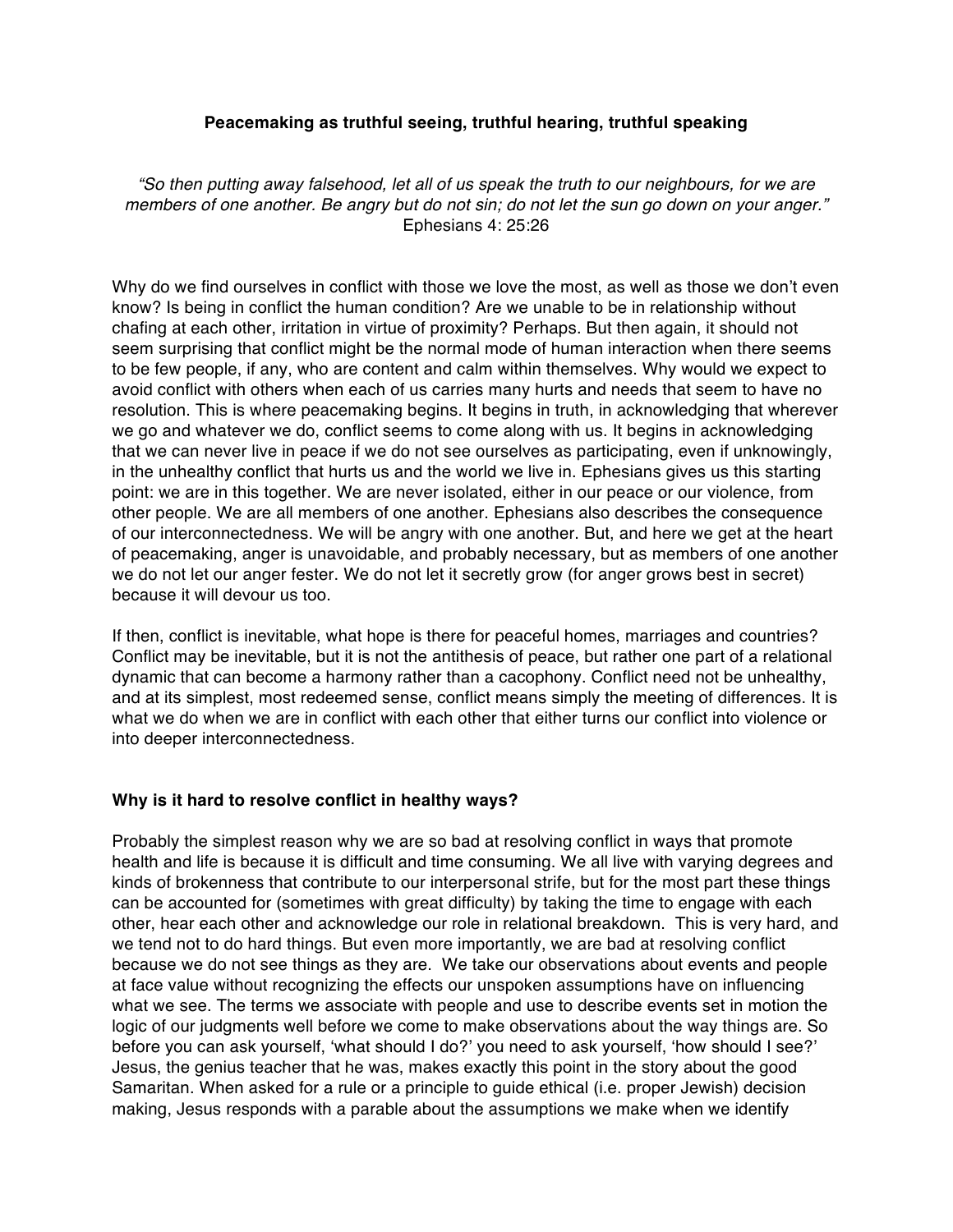people. When we ask the question, who is my neighbour, we begin with a set of boundaries reinforced by descriptions. Jesus points out that our expectations about what answers are possible are given by these descriptions and their associated limitations. Moral of the story: in God's creation, i.e. how Jesus sees the world, these boundaries do not exist.

#### **Learning to see.**

With some effort, because it is always difficult to look inward, we may be able to recognize how our thought life frames our perceptions of events and other people. Although it may at first seem strange and maybe even insulting, it is our inner speech acts, our personal psychological narratives, that motivate so much of our interpersonal dynamics. Why do we ignore that friend? 'He is a jerk,' we think, and therefore he deserves it. Why do we yell at our kids? 'They have been given enough opportunities to put their toys away.' (and therefore deserve a yelling). Why do we shoot unarmed black teenagers? Dump drunk natives at the side of the road outside town? Tell women to dress less slutty? Because we have a story that justifies our behaviour, a story about how the world works, what roles different characters play, and who deserves which outcomes. And the words we use build these stories, shape these images, and drive our actions.

It is not easy to overcome the immediacy of the visible and tangible, and to believe that unseen thoughts and ideas have power over perception. It feels like the world and all its affairs is 'given' to us; it is something we seem to experience directly without the mediating effects of experiential mechanisms, i.e. ideas, thoughts, expectations, etc. But this idea is a false one. All that we know is known through an interpretive lens, and not only that but our experiences can be influenced to tell us a story about reality that is not true. If this were not so, magicians would not be able to do what they do. Modern psychology and the scientific study of our sensory and memory systems confirms what these manipulators have known for a long time: our sensory systems are not infallible and can be induced into producing a curated experience. We claim to see what is not there, and not see what is there. The same is true of our memory. We store information that is relevant to the demands and priorities of the moment, completely subjectively. Likewise, we recall according to the priorities of our current situation. It is well known to scientists, although not to politicians, that the psychological duress of torture is not a tool best suited to recovering the truth; it is a tool that creates a solution to the problem of being tortured, that is, people recall information that may save them.

# **Recognition of our fallibility (epistemic humility) enables us to hear anew.**

Having an important belief criticized or disproved is emotionally destabilizing. And it is for that reason most people are not willing to give up ideas about themselves or how the world works, despite all evidence to the contrary. It is painful to have your inner life deconstructed, especially when we might have lived with certain ideas for a very long time, and made many decisions, possibly even building our lives around these ideas. Perhaps though this is the very thing Jesus calls us to do. Perhaps this is the very thing that Jesus has always called people to do. Let go of your fear of being wrong, he says. It is better to risk, admitting we might have believed the wrong thing and to hear the unsettling truth, than it is to remain in control and miss out. Of course adopting an attitude of epistemic humility, recognizing we have not always known the truth, does not mean that we have to stop believing everything we think is good and right.